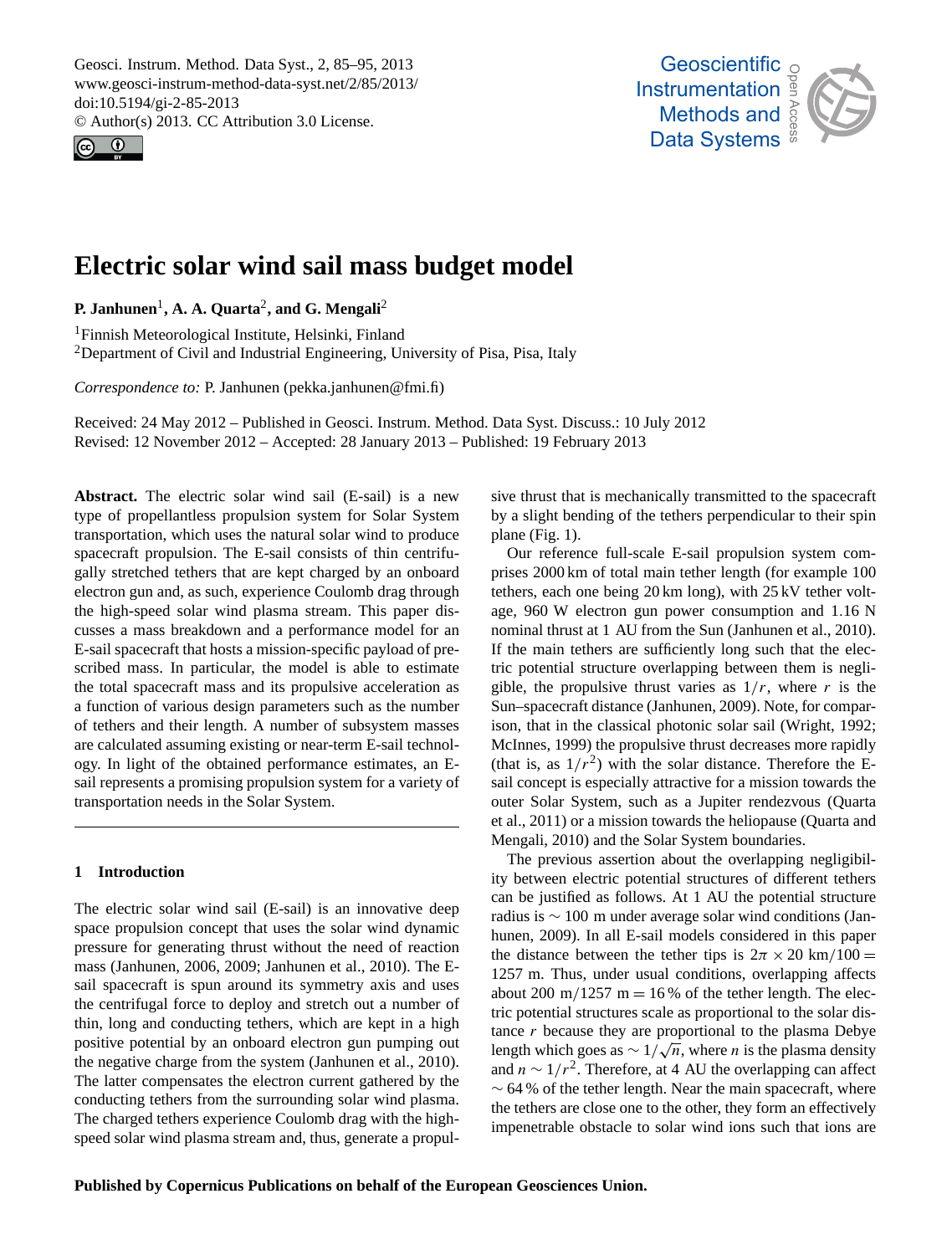

<span id="page-1-0"></span>**Fig. 1.** Schematic view of a spinning E-sail.

reflected back. A model of how the thrust behaves inside the overlap region is not yet available. We roughly estimate that on average, within the overlapping region, the thrust is 60 % of the free tether value. This implies that at 1 AU the thrust would be reduced by  $\sim$  6 % by the overlapping effect and at 4 AU the reduction would be ∼ 25 %.

The E-sail propulsive thrust per unit length (of a main tether) is about  $580 \text{ nN m}^{-1}$  so that, for example, a 20 km long tether gathers about 11.6 mN of thrust from the surrounding solar wind plasma [\(Janhunen et al.,](#page-9-2) [2010\)](#page-9-2). The previous thrust estimate at 1 AU corresponds to an average solar wind. Actually, the solar wind properties vary widely along, basically, all relevant timescales. However, due to certain plasma physical effects such as Debye length scaling, the E-sail propulsive thrust tends to vary much less than the solar wind dynamic pressure when a simple constant power strategy is applied to adjust the tether voltage in response to solar wind density variations [\(Toivanen and Janhunen,](#page-10-3) [2009\)](#page-10-3).

The spacecraft, with its attached main tethers, is spun so that the centrifugal force overcomes the propulsive thrust by a factor of about 5. Accordingly, each main tether has to withstand about 5 cN (cN = centinewton = about 1 gram's weight in Earth's gravity) continuous pull force without breaking. In addition, the main tethers must survive the micrometeoroid impacts over the mission's lifetime [\(Hoyt and For](#page-9-4)[ward,](#page-9-4) [2000\)](#page-9-4), whose maximum reference value is about ten years. These requirements are filled with sufficient margin by a four-line Heytether [\(Seppanen et al.](#page-10-4), [2011\)](#page-10-4), produced by ultrasonic bonding from  $25 \mu m$  and  $50 \mu m$  aluminium wires [\(Kurppa et al.,](#page-9-5) [2010\)](#page-9-5). A Heytether consists of one

## **86 P. Janhunen et al.: E-sail mass model**

parallel wire to which several (by default 3) loop wires are bonded to the base wire at regular, mutually interleaving intervals. In terms of micrometeoroid tolerance, the four-wire Heytether is roughly equivalent to the criss-crossed four-wire Hoytether [\(Hoyt and Forward,](#page-9-4) [2000\)](#page-9-4), but is easier to manufacture by our methods because only one base wire is needed.

Assuming ten years of flight time with full thrust of 1 N at about 1 AU, an E-sail propulsion system produces a total impulse of about 300 MNs. This value is equivalent to the total impulse produced by a high-thrust propulsion system, for example, a chemical rocket with a specific impulse of 300 s burning 100 tonnes (t) of propellant, or an electric thruster with a specific impulse of 3000 s that uses 10 t of propellant.

The propulsive acceleration and the corresponding mission performance in terms of flight time depend on both the payload mass and the E-sail design parameters. In order to evaluate the actual E-sail capabilities in a deep-space next generation mission, it is therefore important to have a parametric model that is able to model the propulsion system performance as a function of its (main) design parameters. The purpose of this paper is to develop such a parametric model. The new mathematical model deepens and updates the previous simplified approach of [Mengali et al.](#page-9-6) [\(2008\)](#page-9-6).

The fact that the E-sail spins slowly has some implications for the payload, especially to imaging science instruments requiring a combination of accurate pointing and lengthy exposure. Specific technical solutions such as despun platforms are available to mitigate or eliminate these potential issues. Analyzing such matters is outside the scope of this paper.

#### **2 Scalable E-sail mathematical model**

We now consider a parametric model for mass budgeting of E-sail missions of different sizes, see e.g. [Larson and Wertz](#page-9-7) [\(1999\)](#page-9-7) for the general approach. Consider an E-sail propulsion system, consisting of a main body and  $N$  main tethers, each one with length L. A remote unit (RU) is placed at the tip of each tether, see Fig. [2.](#page-2-0) Every RU comprises two reels for deploying an auxiliary tether, as discussed next, and a thruster unit for controlling the main tether's angular velocity. The main spacecraft and the tether rig spin slowly to keep the tethers taut, a typical spin period being some tens of minutes. The reason for including the auxiliary tethers is that they keep the tether rig dynamically stable without the need of active control [\(Janhunen et al.,](#page-9-2) [2010\)](#page-9-2). The motivation for including RUs is to host the auxiliary tether reels and small thruster, whose purpose is to generate the initial angular momentum and possibly to control the spin rate later during flight, if needed.

The total spacecraft mass can be thought of as being the sum of the following contributions: (1) mission-specific payload of mass  $m_{\text{pay}}$ ; (2) high voltage subsystem including electron guns; (3) N main tethers of mass  $m_{\text{mt}}$ , N main tether reels of mass  $m_{\text{mr}}$ , and N RUs of mass  $m_{\text{ru}}$ ; (4) auxiliary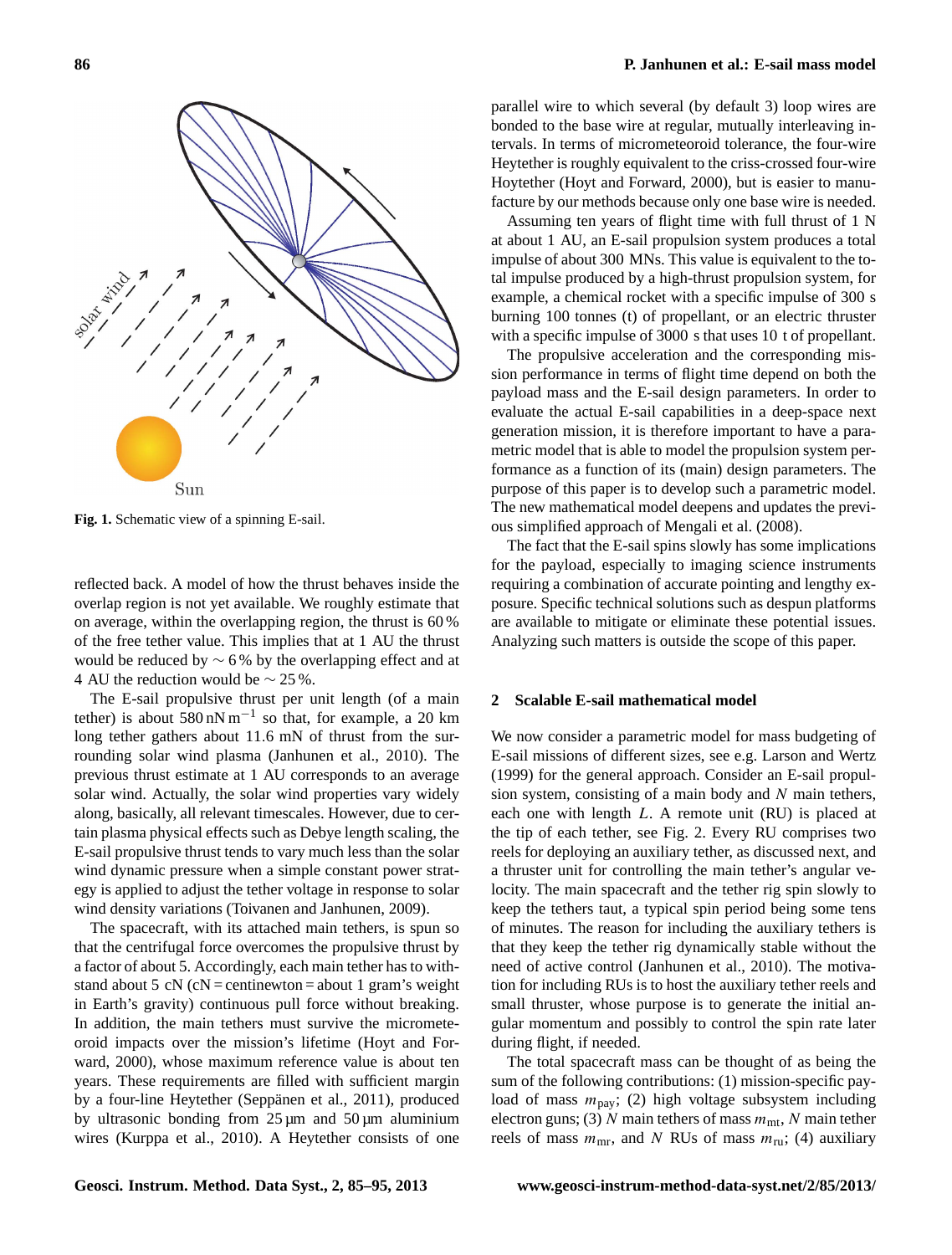

<span id="page-2-0"></span>**Fig. 2.** Schematic view of E-sail with remote unit and auxiliary tethers.

tether of mass  $m_{\text{at}}$ ; (5) tether cameras and E-sail controller; (6) power system with solar panels; (7) telemetry system with antennas; (8) thermal control subsystem; (9) attitude control system (ACS); and (10) structural mass. The simplified expression for the total spacecraft mass  $m$  is thus

$$
m = \eta_{\text{ma}} \frac{m_{\text{b}} + N (m_{\text{mt}} + m_{\text{ru}}) + m_{\text{at}}}{(1 - \eta_{\text{str}})(1 - \eta_{\text{acs}})}
$$
(1)

where the dimensionless margin coefficient  $\eta_{\text{ma}} = 1.2$  is introduced to account for a 20 % margin on the actual value, while  $\eta_{\text{str}}$  and  $\eta_{\text{acs}}$  model the structural mass fraction and the ACS mass fraction of the spacecraft's total mass.

Each term in the numerator of the right hand side of Eq. [\(1\)](#page-2-1) can be expressed as a function of the system's parameters, as will be discussed below. The term  $m<sub>b</sub>$  indicates the mass of the functional components of the main body of the spacecraft, given by

 $m<sub>b</sub>$  $m_{\text{gc}} + m_{\text{vs}} + n_{\text{ca}} m_{\text{ca}} + n_{\text{eg}} m_{\text{eg}} + m_{\text{sa}} + \frac{m_{\text{pay}}}{1}$  $\frac{m_{\text{pay}}}{1 - \eta_{\text{rms}}} + Nm_{\text{mr}}$  $\frac{1}{1 - \eta_{\text{tcs}}}$ . (2) The mass of the high voltage source  $(m_{vs})$ , guidance computer ( $m_{\rm gc}$ ), tether cameras ( $n_{\rm ca} \cdot m_{\rm ca}$ ), electron guns ( $n_{eg} \cdot m_{eg}$ )  $m_{eg}$ ), solar array power system  $(m_{sa})$ , the telemetry system equipped payload ( $m_{\text{pay}}/(1-\eta_{\text{rms}})$ ) and the main tether reels  $(N \cdot m_{\text{mr}})$  are discussed in the following subsections, along with the other mass terms appearing in Eq.  $(1)$ .

Note that the term "payload" in this paper refers to the payload instruments and the telemetry system, but it does not include the power system, structure or thermal control subsystems. The rationale for lumping the telemetry system with the payload is that the payload drives telemetry requirements, not the E-sail. On the other hand, the power system is kept separate because, typically, the payload uses only little power during the cruise phase and thus it makes sense to share the power system hardware between the E-sail and the payload.

#### **2.1 High voltage subsystem**

We assume  $n_{eg} = 3$  redundant electron guns, each one providing a beam power  $P_{eg}$  and having mass  $m_{eg} = \gamma_{eg} P_{eg}$ , where the gun specific mass is  $\gamma_{eg} = 1.0 \text{ kg} \text{ kW}^{-1}$  [\(Zavyalov](#page-10-5) [et al.,](#page-10-5) [2006\)](#page-10-5). We assume 100 % gun efficiency and neglect the low voltage cathode heating power. The electric power  $P_{eg}$  varies with the distance r from the Sun and can be related to the total length  $NL$  of the main tethers through a linear power density  $\beta$ , whose value essentially depends [\(Men](#page-9-6)[gali et al.,](#page-9-6) [2008\)](#page-9-6) on the main tethers voltage and on the Heytether (Seppänen et al., [2011\)](#page-10-4) total surface area. In particular, using the current Heytether configuration, the expression for the linear power density is

<span id="page-2-2"></span>
$$
\beta = 2n_{\oplus} \sqrt{\frac{2e^3 V_0^3}{m_e}} [R_1 + (3\pi/2) R_2],
$$
\n(3)

<span id="page-2-1"></span>where  $V_0$  is the nominal voltage of the main tethers,  $n_{\oplus}$  = 7.6 × 10<sup>6</sup> m<sup>-3</sup> is the nominal solar wind density at  $r = r_{\oplus}$ 1 AU,  $e$  is the electron charge, and  $m_e$  is the electron mass. For example, assuming  $V_0 = 25$  kV and the previous tether dimensions ( $R_1 = 25 \,\text{\mu m}$  and  $R_2 = 12.5 \,\text{\mu m}$ ), Eq. [\(3\)](#page-2-2) provides a linear power density  $\beta \simeq 0.4790 \,\mathrm{W\,km^{-1}}$ .

Taking into account a reference condition that corresponds to the minimum Sun–spacecraft distance  $r_{\text{min}} = 0.9$  AU, a conservative estimate of the electric power required by the electron gun is

$$
P_{\rm eg} = N L \beta \left( r_{\rm \oplus} / r_{\rm min} \right)^2. \tag{4}
$$

Even though the solar wind density  $n$  exhibits large natural variations, a simple strategy of varying the tether voltage V away from the nominal  $V_0$ , such that  $P_{eg}$  is constant, is quite effective for maintaining constant the daily, weekly or monthly averaged thrust at a given solar distance r [\(Toivanen](#page-10-3) [and Janhunen,](#page-10-3) [2009\)](#page-10-3).

Two plasma physical effects are responsible for this, at first, surprising behavior. The first one is that the thrust is proportional to the total tether length times the tether's electron

**www.geosci-instrum-method-data-syst.net/2/85/2013/ Geosci. Instrum. Method. Data Syst., 2, 85[–95,](#page-0-0) 2013**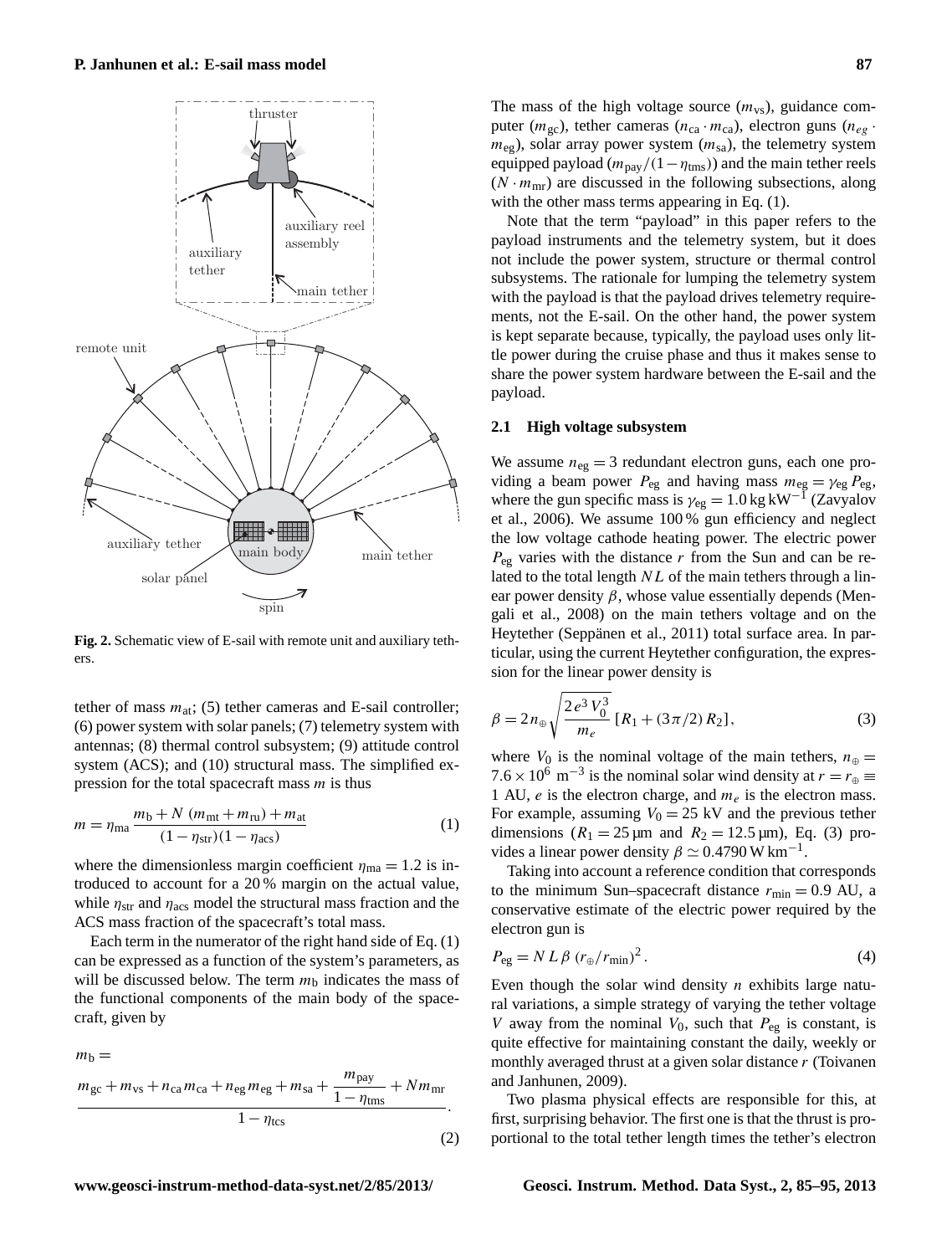

<span id="page-3-0"></span>**Fig. 3.** Four-wire Heytether scheme.

sheath width. For a fixed voltage, the latter is proportional to the solar wind plasma Debye length, which, in turn, is proportional to  $1/\sqrt{n}$ . As a result [\(Janhunen,](#page-9-1) [2009\)](#page-9-1), the thrust is approximately linearly proportional to the tether voltage  $V$ , but it has only a square root dependence on the solar wind dynamic pressure  $P_{\text{dyn}} = m_p n v^2$ , where v is the solar wind speed and  $m_p$  is the proton mass. The second effect is that, because the tether current is proportional to  $n\sqrt{V}$ , V must be varied as  $n^{-2/3}$  in order to maintain  $P_{eg}$  constant. When combined, these two effects imply that under a constant  $P_{eg}$ strategy the thrust is proportional to  $n^{1/6}v$ , i.e. the thrust depends only weakly on the solar wind density. Furthermore, solar wind variations of  $n$  and  $v$  are typically anticorrelated, and this tends to further reduce the thrust fluctuations.

There are several methods on how high voltage distribution (and grounding plan) can be obtained. One way is to have a relatively low energy (e.g. 1 kV) electron gun connected to a common internal bus that maintains the electron gun at its voltage. Each tether can then have its own small, high voltage source, thus allowing an arbitrary differential modulation of tether voltages and no need for high voltage switches, resistors, potentiometers or cables. The high voltage source mass is assumed to be  $m_{vs} = \gamma_{vs} P_{eg}$ , where  $\gamma_{\text{vs}} = 20 \text{ kg} \text{ kW}^{-1}$  is the specific mass of the high voltage generator. For example, Ultravolt [\(http://www.ultravolt.com\)](http://www.ultravolt.com) makes  $30 \,\mathrm{W} \,\mathrm{kV}^{-1}$  vacuum compatible DC voltage source model 35A24-P30 with a  $\gamma_{vs}$  of 14.2 kg kW<sup>-1</sup> and an efficiency of 70%. Therefore a value of  $20 \text{ kg} \text{ kW}^{-1}$  seems to be a reasonable value, even though it may require some customization effort. As for the space qualified high voltage systems, electron guns with up to 40 kV accelerating voltage have been successfully operated on sounding rockets for scientific purposes [\(Nemzek and Winckler,](#page-9-8) [1991\)](#page-9-8).

#### **2.2 Main tethers**

The main tether is a four-wire aluminium (density  $\rho_{Al}$  = 2700 kg m<sup>-3</sup>) Heytether (Seppänen et al., [2011\)](#page-10-4), composed of a (straight) base wire of radius  $R_1 = 25 \,\text{\mu m}$ , and three (approximately semicircular) loop wires of radius  $R_2 =$  $12.5 \,\mu m$ , the latter being ultrasonically bonded to the former [\(Kurppa et al.,](#page-9-5) [2010\)](#page-9-5), see Fig. [3.](#page-3-0)

The mass per unit length of the main tether is  $\lambda_{mt} =$  $\rho_{\rm Al} \pi \left[ R_1^2 + (3\pi/2) R_2^2 \right] \simeq 1.155 \times 10^{-5} \,\text{kg m}^{-1}$ . Therefore,

the tether mass  $m<sub>mt</sub>$  depends linearly on L according to the simple relationship

$$
m_{\rm mt} = \lambda_{\rm mt} L. \tag{5}
$$

#### **2.3 Main tether reel assembly**

The main tether reel assembly is a motorized mechanism that holds the reeled tether inside, and deploys it in orbit. Its mass is estimated to be

$$
m_{\rm mr} = m_{\rm mr0} + \rho_{\rm mr} \frac{V_{\rm mt}}{\eta_{\rm mr}},\tag{6}
$$

where  $m_{\text{m}0} = 0.1$  kg corresponds to the mass of the motorized reel assembly in case of a short tether such as that used in ESTCube-1 [\(Janhunen et al.,](#page-9-2) [2010;](#page-9-2) [Pajusalu et al.,](#page-9-9) [2012\)](#page-9-9) and Aalto-1 [\(Praks et al.,](#page-9-10) [2011;](#page-9-10) Näsilä et al., [2011\)](#page-9-11) Cube-Sat missions,  $\rho_{mr} = 500 \text{ kg m}^{-3}$  is the assumed mass density of the reel structure with respect to its contained volume,  $V_{\text{mt}} = m_{\text{mt}}/\rho_{\text{Al}}$  is the solid aluminium volume of the main tether and  $\eta_{\text{mr}} = 0.3$  is the packaging factor of the reeled tether.

#### **2.4 Auxiliary tether**

The auxiliary tether is manufactured using Kapton (with a density  $\rho_{\text{Ka}} = 1420 \text{ kg m}^{-3}$ ) and is used to connect the RUs for avoiding collisions between adjacent tethers [\(Janhunen](#page-9-2) [et al.,](#page-9-2) [2010\)](#page-9-2). Assuming that the auxiliary tether is constituted by a rectangular section of height  $h_{at} = 12.7 \,\text{\mu m}$  and width  $w_{at} = 3$  cm, its linear density is  $\lambda_{at} = \eta_p \rho_{Ka} h_{at} w_{at}$  $2.705 \times 10^{-4}$  kg m<sup>-1</sup> where  $\eta_p = 0.5$  is a dimensionless coefficient that models the perforation of the auxiliary tether's stripe required to produce a proper amount of elasticity. The length of the auxiliary tether is approximately equal to the length of a circumference of radius L. The total auxiliary tether mass is thus

$$
m_{\rm at} = \lambda_{\rm at} 2\pi L. \tag{7}
$$

#### **2.5 Remote units**

Each RU hosts a thruster for initiating and (possibly later) controlling the tether rig's spin. It also includes the reels from which the auxiliary tethers are deployed. Two thruster options are being considered in more detail, a cold gas thruster of Nanospace and an ionic liquid FEEP (Field Emission Electric Propulsion) thruster of Alta [\(Marcuccio et al.,](#page-9-12) [2011\)](#page-9-12). The cold gas thruster can produce a total impulse sufficient for the required initial spin and for the small spin rate adjustments during flight operations. The FEEP thruster, on the other hand, has a total impulse capability sufficient for controlling the spin to counteract the Coriolis acceleration that results from orbiting around the Sun with an inclined sail [\(Toivanen and Janhunen,](#page-10-6) [2012\)](#page-10-6).

Prototypes of cold gas thruster and FEEP thruster equipped RUs have been designed at Angström Space Technology Centre [\(Wagner et al.,](#page-10-7) [2012\)](#page-10-7). The wet mass of a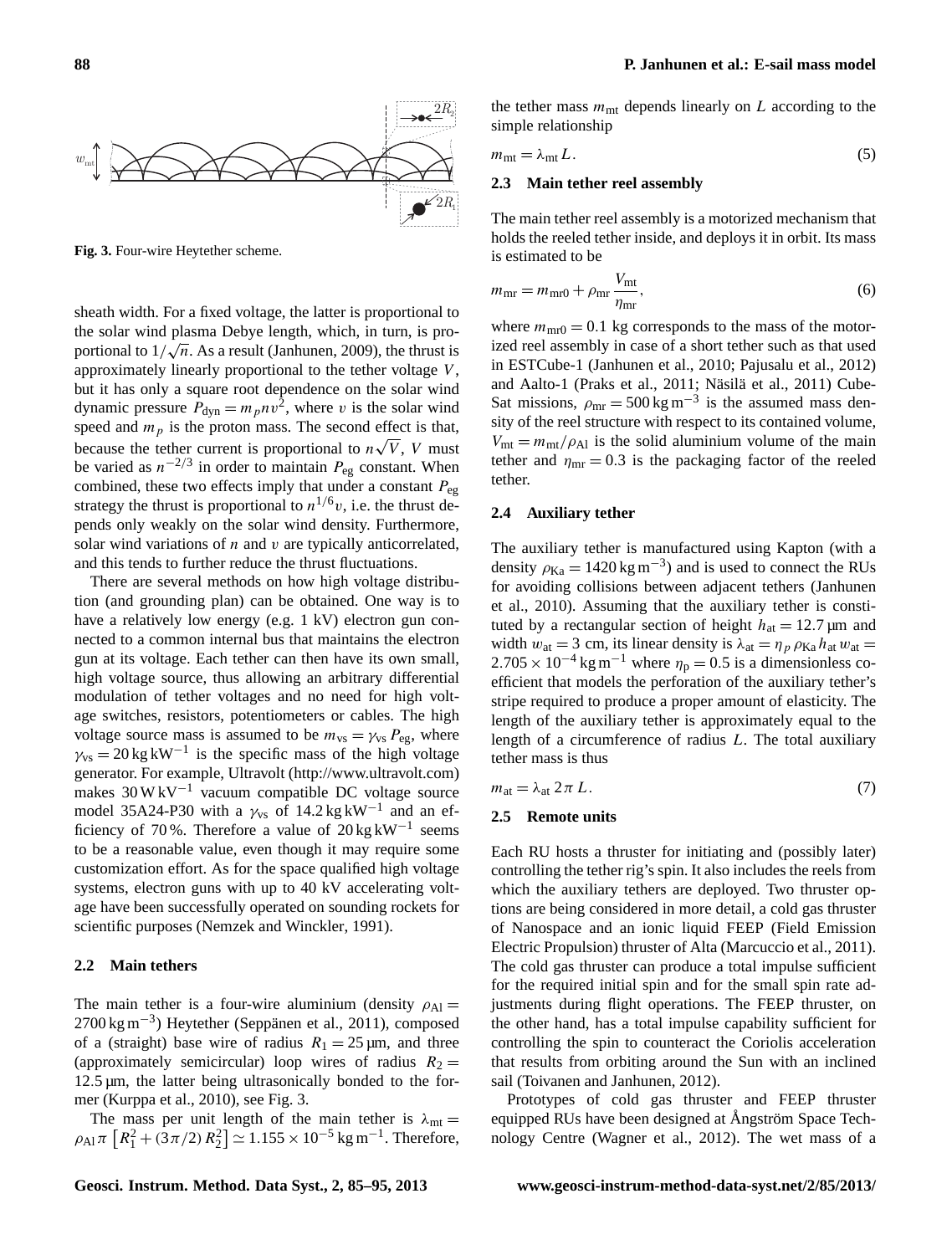## **P. Janhunen et al.: E-sail mass model 89**

FEEP-unit is 0.880 kg, whose auxiliary tether reel system's share is 0.135 kg. The mass of the ionic liquid propellant is 0.07 kg and the total impulse capability 2000 Ns. The wet mass of a cold-gas unit is 0.613 kg, of which 0.05 kg is propellant, and the total impulse capability is 40 Ns.

For conservative purposes, here we assume that each RU contains a FEEP thruster that is mounted either along the spin accelerating direction or along the decelerating direction, see Fig. [2.](#page-2-0) Therefore there are two subtypes of RUs, which are otherwise identical except being mirror images of each other in the left–right direction. In a baseline configuration, accelerating and braking thrusters are alternated on adjacent RUs. More general arrangements could also be considered in specific missions. Accordingly, the RU's mass with a FEEP unit is parameterized as

$$
m_{\rm ru} = m_{\rm ru0} + \frac{m_{\rm at}}{\rho_{\rm Ka}} \rho_{\rm ar} \,,\tag{8}
$$

where  $m_{\text{ru0}} = 0.745 \text{ kg}$  and  $\rho_{\text{ar}} = 282 \text{ kg m}^{-3}$ .

#### **2.6 Tether cameras and controller**

To find out the actual position of each RU at the main tether tips, a number  $n_{ca} = 12$  of cameras along the perimeter of the main spacecraft are used. Each camera has a mass of  $m_{ca} =$ 0.04 kg [\(Pappa et al,](#page-9-13) [2004\)](#page-9-13). Each RU has an optical beacon transmitting a unique optical coding so that the unit can be identified by the cameras. The E-sail also needs a guidance computer to which a mass  $m_{\rm gc} = 1$  kg is allocated, including the radiation shielding. Since the tether rig moves slowly, a moderate amount of computing power is sufficient.

#### **2.7 Power generation subsystem**

The power generation subsystem includes solar panels with their deployment mechanism as well as a power processing unit that produces bus voltage and, very likely, a battery pack.

For a baseline deep space mission, where the Sunspacecraft distance ranges between about 0.9 AU and 4 AU, rather large solar panels are typically needed to provide the payload with a sufficient power up to the aphelion radius. It is assumed that during the cruise phase both payload and telemetry instruments are in idle (or keep-alive) mode, with a specific power consumption of  $0.1 \text{ W kg}^{-1}$ , while during the operating mode (that is, when the E-sail is turned off) the power consumption is  $1 \text{ W kg}^{-1}$ . To be conservative, we assume that the E-sail could also use 10 W of base power in addition to the electron gun requirement, even when it is turned off. Note that the electric power required by the electron gun varies with the solar distance as  $1/r<sup>2</sup>$ , that is, in the same way as the illumination of the solar panels.

For sizing the payload, it turns out that the power system requirements are always driven by the payload requirements at 4 AU (aphelion distance), and not by the E-sail requirements during the cruise phase. Hence, the power sys-

tem has to provide  $1 W kg^{-1}$  for the payload and telemetry units at 4 AU, plus 10 W of base power for the E-sail. Note that at closer solar distances the power system produces more power than is actually necessary. We assume a specific mass value of  $\gamma_{sa} = 10 \text{ kg} \text{ kW}^{-1}$  for the power subsystem as a whole, when the reference kW-value is the full power gathered at 0.9 AU. This is motivated by the fact that the full panel power at 0.9 AU does not need to be processed by the power processing unit. It has only to provide enough power to the payloads and to guarantee the solar panels health. We also assume an end-of-life solar panel degradation factor of  $\eta_{sa} = 1.2$ : where power produced by the panels at end-of-life is assumed to be  $\eta_{sa}$  times less than at beginning of life.

Accordingly, the power produced by the solar arrays at the maximum distance  $r_{\text{max}} = 4$  AU is

$$
P_{\rm sa}^{\rm rmax} = \eta_{\rm sa} \left[ P_0 + \max \left( \eta_{\rm vs} P_{\rm eg} \left( \frac{r_{\rm min}}{r_{\rm max}} \right)^2 + \eta_{\rm ka} P_{\rm pay}, P_{\rm pay} \right) \right], (9)
$$

where  $P_{\text{pay}} = m_{\text{pay}} / \gamma_{\text{pay}}$  is the payload required power,  $\eta_{\text{ka}} =$ 0.1 is the idle versus duty power ratio of both the payload and the telemetry systems, and  $\eta_{vs} = 1.25$  is the assumed overhead factor (reciprocal of the efficiency) of the HV source. Correspondingly, the needed solar array power at the minimum distance  $r_{\text{min}} = 0.9$  AU is

$$
P_{\text{sa}}^{\text{rmin}} = \eta_{\text{sa}} \left[ P_{\text{o}} + \max \left( \eta_{\text{vs}} P_{\text{eg}} + \eta_{\text{ka}} P_{\text{pay}}, P_{\text{pay}} \right) \right]. \tag{10}
$$

From the  $1/r^2$  scaling of the solar radiation flux, it follows that the needed maximum capacity of the solar arrays scaled to  $r_{\rm min}$  is

$$
P_{\rm sa} = \max \left[ P_{\rm sa}^{\rm rmin}, P_{\rm sa}^{\rm rmax} (r_{\rm max}/r_{\rm min})^2 \right]. \tag{11}
$$

Finally, the mass of the power subsystem is given by  $m_{sa} =$  $\gamma_{sa}P_{sa}$ . Recall that an underlying assumption in the above formulas is that the science payload is active during coasting phases and dormant during propulsive phases, the dormant payload power being factor  $\eta_{ka}$  times the active payload power.

#### **2.8 Telemetry, ACS, thermal and structure**

We assume that the telemetry subsystem mass is related to the payload such that the telemetry subsystem plus payload mass is given by  $m_{\text{pay}}/(1 - \eta_{\text{rms}})$ , where the telemetry mass fraction is  $\eta_{\text{tms}} = 0.2$ . This choice is qualitatively motivated by the fact that each scientific instrument included in the payload usually generates data that must be transmitted by the telemetry system. If a payload needs more telemetry capability than is assumed here, one has to reserve extra mass for it from the payload budget. Our results concerning the Esail mass fraction are not sensitive to the previous parametric choice.

The E-sail requires a service from the satellite's attitude control system (ACS) for pointing the spin axis towards the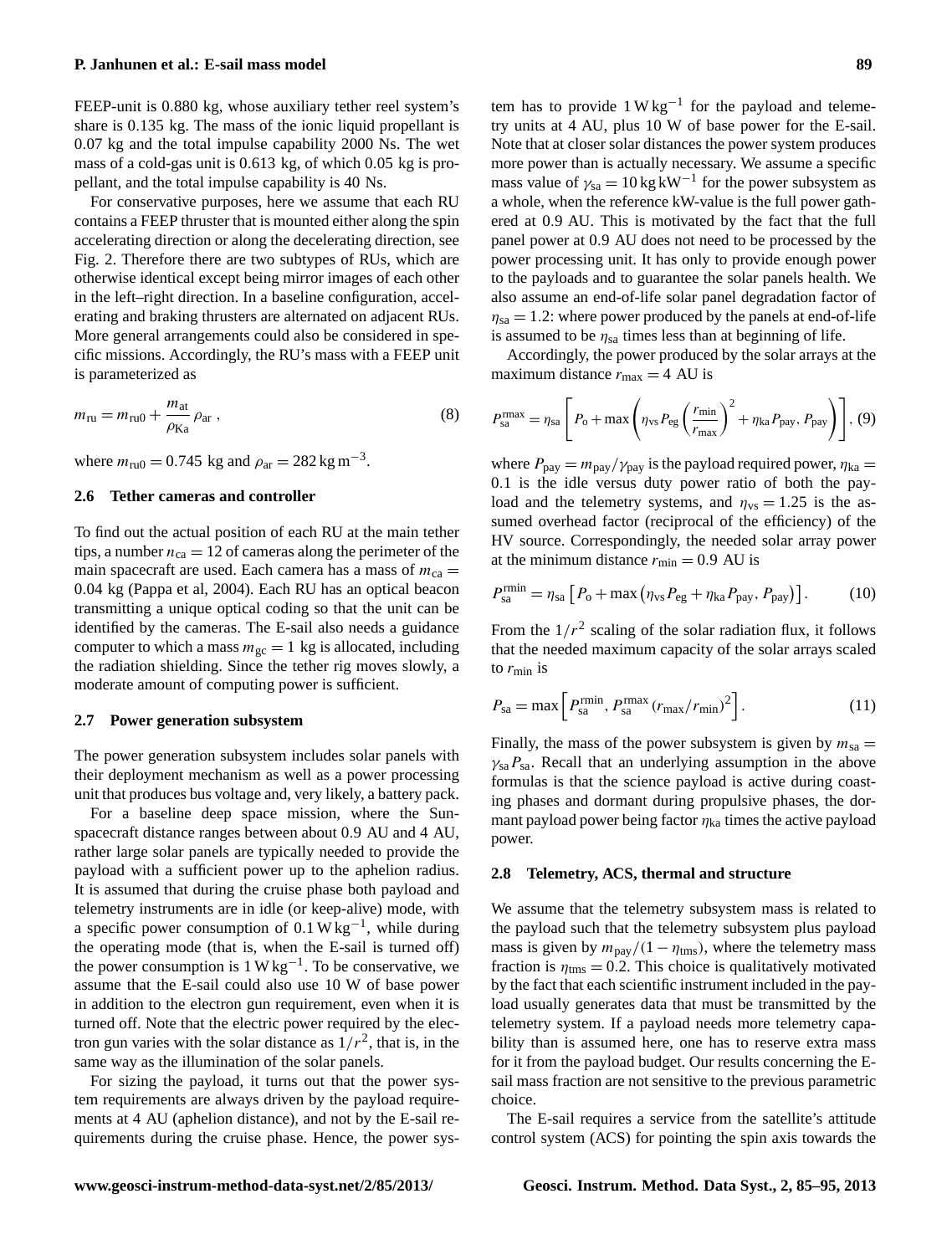<span id="page-5-0"></span>**Table 1.** Physical reference data.

| Parameter                    | Symbol              | Value                             |
|------------------------------|---------------------|-----------------------------------|
| Thrust/length/voltage        | $f_0$               | 24.2 $nN/(kVm)$                   |
| Nominal tether voltage       | $V_0$               | 25 kV                             |
| Thrust per length            | $f_V$               | 24.2 nN m <sup>-1</sup>           |
| Aux. tether thickness        | $h_{\rm at}$        | $12.7 \mu m$                      |
| Main reel base mass          | $m_{\rm mro}$       | $0.1$ kg                          |
| Tether camera mass           | $m_{ca}$            | $0.04$ kg                         |
| Number of tether cameras     | $n_{\rm ca}$        | 12                                |
| E-sail computer mass         | $m_{\rm gc}$        | 1<br>kg                           |
| FEEP Remote Unit base m.     | $m_{\rm ru0}$       | $0.745$ kg                        |
| Number of electron guns      | $n_{eg}$            |                                   |
| 1 AU solar wind density      | $n_{\oplus}$        | $7.6 \text{ cm}$                  |
| E-sail base power            | $P_{\Omega}$        | 10 W                              |
| Heytether base wire radius   | $R_1$               | $25 \mu m$                        |
| Heytether loop wire radius   | $R_2$               | $12.5 \mu m$                      |
| Minimum solar distance       | $r_{\rm min}$       | 0.9 AU                            |
| Maximum solar distance       | $r_{\rm max}$       | 4.0 AU                            |
| Aux. tether width            | $w_{at}$            | 3 cm                              |
| Telemetry mass fraction      | $\eta$ tms          | 0.2                               |
| ACS mass fraction            | $\eta_{\text{acs}}$ | 0.05                              |
| Overall mass margin factor   | $\eta_{\text{ma}}$  | 1.2                               |
| Main tether reel fill factor | $\eta_{\rm mr}$     | 0.3                               |
| Aux. tether perforation      | $\eta_{\rm p}$      | 0.5                               |
| Solar panel EOL degrad. fac. | $\eta$ sa           | 1.2                               |
| Structural fraction          | $\eta_{\rm str}$    | 0.15                              |
| Therm. sys. mass fraction    | $\eta_{\text{tcs}}$ | 0.05                              |
| HV source loss factor        | $\eta_{\text{VS}}$  | 1.25                              |
| Payload mass per power       | Ypay                | $1000 \text{ kg} \text{ kW}^{-1}$ |
| E-gun mass per power         | $\gamma_{eg}$       | $1 \text{ kg} \text{kW}^{-1}$     |
| Power system mass per power  | Ysa                 | $10 \text{ kg} \text{ kW}^{-1}$   |
| HV source mass per power     | $\gamma_{\rm VS}$   | $20 \text{ kg} \text{kW}^{-1}$    |
| Aluminium density            | $\rho_{\rm Al}$     | $2700 \text{ kg m}^{-3}$          |
| Kapton density               | $\rho_{\rm Ka}$     | $1420 \text{ kg m}^{-3}$          |
| Aux. tether reel "density"   | $\rho_{\text{ar}}$  | 282 kg m $^{-3}$                  |
| Main reel "density"          | $\rho_{\rm mr}$     | $500 \text{ kg m}^{-3}$           |

Sun and starting the spin motion at the beginning of E-sail deployment. Most of the required angular momentum is obtained from RU thrusters, but a small fraction is gotten from the ACS. If the mission calls for accurate manoeuvring near an asteroid or another small body, a micropropulsion system is needed for overcoming a small photonic sail effect of the tethers and for fine orbit control. We assume that the attitude and orbit control system (AOCS) mass is a fraction  $\eta_{\text{acs}} = 0.05$  of the spacecraft's total mass.

Similarly, the thermal control subsystem mass  $m_{\text{tcs}}$  is expressed as a given percentage of the main body mass through the coefficient  $\eta_{\text{tcs}} = 0.05$ . Finally, the structural parts of the main spacecraft including RU launch locks is, by assumption, a fraction  $\eta_{str} = 0.15$  of the total mass. The main spacecraft parameters of the mass model are collected in Table [1.](#page-5-0)

<span id="page-5-1"></span>**Table 2.** Spacecraft mass budget and some other properties for a characteristic acceleration  $a_{\oplus} = 0.1$  mm s<sup>-2</sup>.

| Payload $m_{\text{pay}}$ (kg)             | 100  | 200  | 500  | 1000 |
|-------------------------------------------|------|------|------|------|
| Number of tethers $N$                     | 12   | 16   | 24   | 34   |
| Tether length $L$ (km)                    | 4.02 | 5.77 | 9.27 | 12.9 |
| E-sail thrust at $1 \text{ AU}(\text{N})$ | 0.03 | 0.05 | 0.13 | 0.25 |
| E-sail power $P_0 + P_{eg}$ (W)           | 38.5 | 64.6 | 142  | 269  |
| Payload idle power (W)                    | 12.5 | 25.0 | 62.5 | 125  |
| Payload duty power (W)                    | 125  | 250  | 625  | 1250 |
| Main tethers $Nmmt$ (kg)                  | 0.56 | 1.07 | 2.57 | 5.05 |
| Main tether reels $Nm_{\text{mr}}$ (kg)   | 1.54 | 2.26 | 3.99 | 6.52 |
| Electron guns $3m_{eg}$ (kg)              | 0.09 | 0.16 | 0.39 | 0.78 |
| HV source $m_{VS}$ (kg)                   | 0.57 | 1.09 | 2.63 | 5.17 |
| Cameras and computer (kg)                 | 1.48 | 1.48 | 1.48 | 1.48 |
| Remote units $Nm_{\text{ru}}$ (kg)        | 11.7 | 15.8 | 24.1 | 34.0 |
| Auxtethers (kg)                           | 6.83 | 9.80 | 15.8 | 21.9 |
| Power system $m_{sa}$ (kg)                | 32.0 | 61.6 | 151  | 299  |
| Telemetry system (kg)                     | 25.0 | 50.0 | 125  | 250  |
| Thermal control (kg)                      | 8.46 | 16.7 | 41.3 | 82.2 |
| ACS (kg)                                  | 9.90 | 18.9 | 45.7 | 89.8 |
| Structure (kg)                            | 35.0 | 66.9 | 161  | 317  |
| $20\%$ margin (kg)                        | 46.6 | 89.2 | 215  | 422  |
| Total without E-sail (kg)                 | 248  | 490  | 1215 | 2425 |
| E-sail effective (kg)                     | 31.7 | 45.1 | 74.1 | 110  |
| Total (kg)                                | 280  | 535  | 1290 | 2535 |
| E-sail mass fraction $(\%)$               | 11.4 | 8.44 | 5.74 | 4.34 |
| E-sail specific acc. $(mm s^{-2})$        | 0.88 | 1.18 | 1.74 | 2.30 |

### **2.9 Characteristic acceleration**

Using Table [1](#page-5-0) the total spacecraft mass given by Eq. [\(1\)](#page-2-1) can be computed in terms of four design parameters, namely  $N, L, V_0, m_{\text{pay}}.$ 

The spacecraft characteristic acceleration, that is, the maximum propulsive acceleration at a reference distance  $r_{\oplus}$  from the Sun, can be similarly expressed as a function of the same four parameters. In fact, the thrust per unit main-tether-length at a distance of 1 AU from the Sun is [\(Janhunen et al.,](#page-9-2) [2010\)](#page-9-2)

$$
f = f_V V_0 - f_0,\tag{12}
$$

where  $f_0 = 24.16 \text{ nN m}^{-1}$  and  $f_V = 24.16 \text{ nN m}^{-1} \text{ kV}^{-1}$ . The spacecraft characteristic acceleration is therefore

$$
a_{\oplus} = \frac{f \, NL}{m}.\tag{13}
$$

## **3 Results**

Tables [2,](#page-5-1) [3](#page-6-0) and [4](#page-6-1) show the spacecraft mass budget and some other fundamental parameters corresponding to a characteristic acceleration  $a_{\oplus}$  0.1, 0.3 and 1 mm s<sup>-2</sup>. In each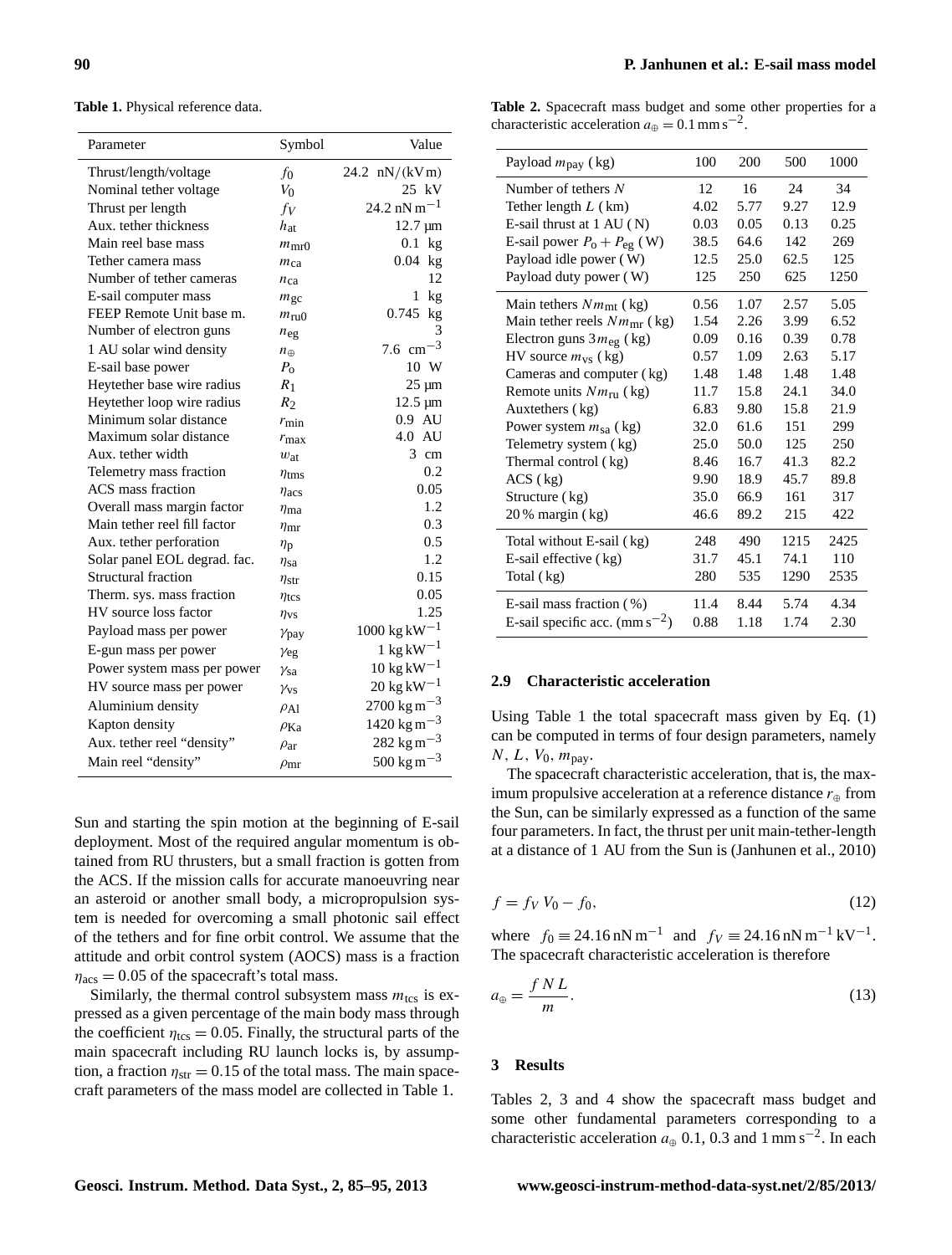<span id="page-6-0"></span>**Table 3.** Same as Table [2,](#page-5-1) but for a characteristic acceleration  $a_{\oplus}$  =  $0.3$  mm s<sup>-2</sup>.

| Payload $m_{\text{pay}}$ (kg)             | 100  | 200  | 500  | 1000 |
|-------------------------------------------|------|------|------|------|
| Number of tethers $N$                     | 16   | 24   | 36   | 50   |
| Tether length $L$ (km)                    | 6.38 | 8.02 | 12.7 | 17.9 |
| E-sail thrust at $1 \text{ AU}(\text{N})$ | 0.06 | 0.11 | 0.27 | 0.52 |
| E-sail power $P_0 + P_{eg}$ (W)           | 70.3 | 124  | 281  | 540  |
| Payload idle power (W)                    | 12.5 | 25.0 | 62.5 | 125  |
| Payload duty power (W)                    | 125  | 250  | 625  | 1250 |
| Main tethers $Nmmt$ (kg)                  | 1.18 | 2.22 | 5.29 | 10.3 |
| Main tether reels $Nm_{\text{mr}}$ (kg)   | 2.33 | 3.77 | 6.87 | 11.4 |
| Electron guns $3m_{eg}$ (kg)              | 0.18 | 0.34 | 0.81 | 1.59 |
| HV source $m_{\rm vs}$ (kg)               | 1.21 | 2.28 | 5.42 | 10.6 |
| Cameras and computer (kg)                 | 1.48 | 1.48 | 1.48 | 1.48 |
| Remote units $Nm_{\text{ru}}$ (kg)        | 16.2 | 23.3 | 35.4 | 49.3 |
| Auxtethers (kg)                           | 10.8 | 13.6 | 21.6 | 30.4 |
| Power system $m_{sa}$ (kg)                | 32.0 | 61.6 | 151  | 299  |
| Telemetry system (kg)                     | 25.0 | 50.0 | 125  | 250  |
| Thermal control (kg)                      | 8.54 | 16.8 | 41.6 | 82.8 |
| ACS (kg)                                  | 10.5 | 19.8 | 47.1 | 91.9 |
| Structure (kg)                            | 37.0 | 69.7 | 166  | 324  |
| 20% margin (kg)                           | 49.3 | 93.0 | 221  | 433  |
| Total without E-sail (kg)                 | 248  | 490  | 1215 | 2425 |
| E-sail effective (kg)                     | 47.8 | 68.2 | 113  | 171  |
| Total (kg)                                | 296  | 558  | 1329 | 2596 |
| E-sail mass fraction $(\% )$              | 16.2 | 12.2 | 8.52 | 6.58 |
| E-sail specific acc. $(mm s^{-2})$        | 1.24 | 1.64 | 2.35 | 3.04 |

case (label "Total" in the tables) the number of tethers, an even integer, was optimized for minimizing the total spacecraft mass, and the tether length was iteratively adjusted for each N until the desired characteristic acceleration was obtained. Note that the tether length was restricted to a maximum value of 20 km and the number of tethers to 100. The "Total without E-sail" values were obtained by using the same mass formula, but enforcing the conditions  $N = 0$  and  $L = 0$ . This represents a spacecraft with the same payload mass and other functionalities, but without on-orbit propulsive capabilities. The E-sail mass fraction is the effective mass divided by the total spacecraft mass, and the E-sail specific acceleration is the propulsive thrust at 1 AU divided by its effective mass. Tables [2,](#page-5-1) [3](#page-6-0) and [4](#page-6-1) show some characteristic trends that can be summarized as follows.

1. When the E-sail size increases, its specific acceleration improves and the E-sail mass fraction decreases. This is because the main tether reels and RUs have, by assumption, a certain base mass even in the limit of short main and auxiliary tethers. By redesigning and miniaturizing these items, the E-sail specific acceleration could probably be improved for small sizes. On the other hand, the trend would probably not continue to even larger sizes, because for tethers longer than 20–30 km, their

<span id="page-6-1"></span>

| Payload $m_{\text{pay}}$ (kg)             | 100  | 200  | 300  |
|-------------------------------------------|------|------|------|
| Number of tethers $N$                     | 44   | 62   | 86   |
| Tether length $L$ (km)                    | 15.3 | 19.4 | 20.0 |
| E-sail thrust at $1 \text{ AU}(\text{N})$ | 0.39 | 0.70 | 1.00 |
| E-sail power $P_0 + P_{eg}$ (W)           | 409  | 720  | 1026 |
| Payload idle power (W)                    | 12.5 | 25.0 | 37.5 |
| Payload duty power (W)                    | 125  | 250  | 375  |
| Main tethers $Nmmt$ (kg)                  | 7.79 | 13.9 | 19.8 |
| Main tether reels $Nm_{\text{mr}}$ (kg)   | 9.21 | 14.8 | 20.8 |
| Electron guns $3m_{eg}$ (kg)              | 1.20 | 2.13 | 3.05 |
| HV source $m_{\text{vs}}$ (kg)            | 7.98 | 14.2 | 20.3 |
| Cameras and computer (kg)                 | 1.48 | 1.48 | 1.48 |
| Remote units $Nm_{\text{ru}}$ (kg)        | 43.1 | 59.3 | 77.6 |
| Auxtethers (kg)                           | 26.1 | 32.9 | 34.0 |
| Power system $m_{sa}$ (kg)                | 32.0 | 61.6 | 91.3 |
| Telemetry system (kg)                     | 25.0 | 50.0 | 75.0 |
| Thermal control (kg)                      | 9.31 | 18.1 | 26.9 |
| ACS (kg)                                  | 13.8 | 24.7 | 35.3 |
| Structure (kg)                            | 48.9 | 87.0 | 125  |
| $20\%$ margin $(kg)$                      | 65.2 | 116  | 166  |
| Total without E-sail (kg)                 | 248  | 490  | 732  |
| E-sail effective (kg)                     | 143  | 206  | 264  |
| Total (kg)                                | 391  | 696  | 996  |
| E-sail mass fraction $(\%)$               | 36.6 | 29.6 | 26.5 |
| E-sail specific acc. mm s <sup>-2</sup> ) | 2.73 | 3.38 | 3.77 |

tensile strength requirement would start to grow beyond what Heytethers tolerate. If even longer tethers were used, thicker wires or better materials should probably be employed.

- [2](#page-5-1). Tables 2 and [3](#page-6-0) show that by moving from  $0.1 \text{ mm s}^{-2}$ to 0.3 mm s<sup> $-2$ </sup> of characteristic acceleration, the E-sail's mass fraction increases only slightly. For example, for a 1000 kg of payload, the spacecraft total mass is about 2535 kg when  $a_{\oplus} = 0.1$  mm s<sup>-2</sup>, while it is 2596 kg (only 2.4 % larger) for a three times more capable system  $(a_{\oplus} = 0.3 \text{ mm s}^{-2})$ . In light of these numbers and assuming the availability of E-sails of different sizes, using the lowest characteristic acceleration ( $a_{\oplus}$  = 0.1 mm s<sup> $-2$ </sup>) might be motivated only if the spacecraft payload is of some bulk material, such as products from asteroid mining, rather than a technical payload.
- 3. Currently, RUs, auxiliary tethers, main tethers, main tether reels, and the HV subsystem all significantly contribute to the E-sail's effective mass.

For comparative purposes, Table [5](#page-7-0) shows the mass breakdown for a spacecraft having the same parameters of Table [4](#page-6-1) with the exception that in Table [5](#page-7-0) the auxiliary tethers are made of 7.6  $\mu$ m Kapton (instead of 12.7  $\mu$ m) and that the cold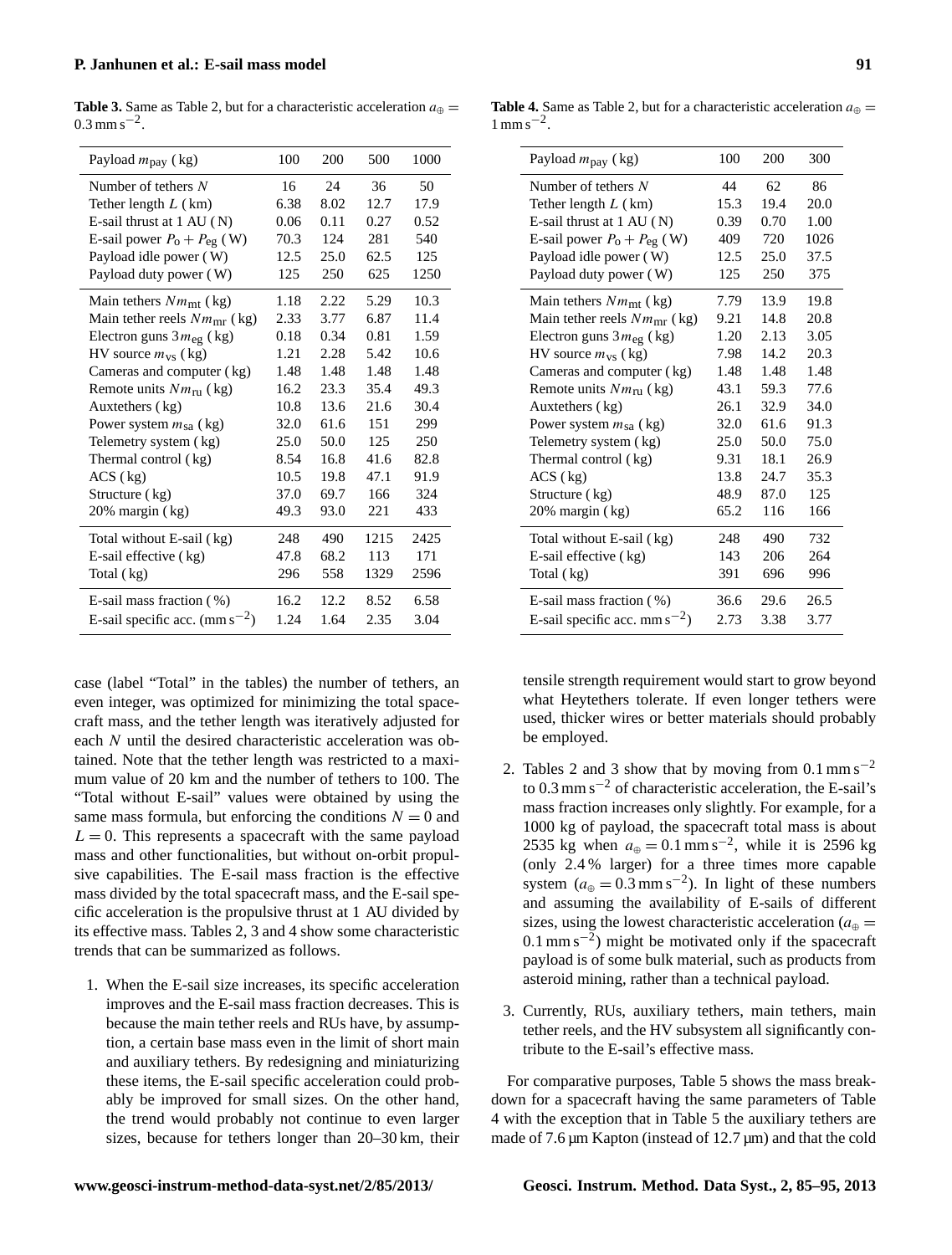| Payload $m_{\text{pay}}$ (kg)             | 100  | 200  | 300  |
|-------------------------------------------|------|------|------|
| Number of tethers $N$                     | 38   | 56   | 80   |
| Tether length $L$ (km)                    | 15.6 | 19.5 | 19.9 |
| E-sail thrust at $1 \text{ AU}(\text{N})$ | 0.34 | 0.63 | 0.92 |
| E-sail power $P_0 + P_{eg}$ (W)           | 360  | 657  | 950  |
| Payload idle power (W)                    | 12.5 | 25.0 | 37.5 |
| Payload duty power (W)                    | 125  | 250  | 375  |
| Main tethers $Nmmt$ (kg)                  | 6.83 | 12.6 | 18.4 |
| Main tether reels $Nmmr$ (kg)             | 8.02 | 13.4 | 19.3 |
| Electron guns $3m_{eg}$ (kg)              | 1.05 | 1.94 | 2.82 |
| HV source $m_{\text{vs}}$ (kg)            | 7.00 | 12.9 | 18.8 |
| Cameras and computer (kg)                 | 1.48 | 1.48 | 1.48 |
| Remote units $Nm_{\text{ru}}$ (kg)        | 24.5 | 34.7 | 46.3 |
| Auxtethers (kg)                           | 15.8 | 19.9 | 20.2 |
| Power system $m_{sa}$ (kg)                | 32.0 | 61.6 | 91.3 |
| Telemetry system (kg)                     | 25.0 | 50.0 | 75.0 |
| Thermal control (kg)                      | 9.19 | 18.0 | 26.8 |
| ACS (kg)                                  | 12.2 | 22.4 | 32.6 |
| Structure (kg)                            | 42.9 | 79.2 | 115  |
| $20\%$ margin $(kg)$                      | 57.2 | 106  | 154  |
| Total without E-sail (kg)                 | 248  | 490  | 732  |
| E-sail effective (kg)                     | 95.2 | 144  | 190  |
| Total (kg)                                | 343  | 634  | 922  |
| E-sail mass fraction (%)                  | 27.7 | 22.7 | 20.6 |
| E-sail specific acc. $(mm s^{-2})$        | 3.60 | 4.40 | 4.85 |

<span id="page-7-0"></span>**Table 5.** Same as Table [4,](#page-6-1) but with thinner auxiliary tethers  $(7.6 \,\mu m)$ and RUs with cold gas thrusters.

gas thruster option is taken into account. Recall that the wet mass of the cold gas unit is 0.267 kg lighter than the FEEP version. The mass of a RU with cold gas thrusters can also be representative of a solar photon blade equipped version of the RU, which has sufficient spin rate control capability for any mission [\(Janhunen,](#page-9-14) [2012\)](#page-9-14). Making the auxiliary tethers thinner, favours longer tethers in the mass optimization process, while a reduced RU base mass has the opposite effect. Because the numbers of tethers in Table [5](#page-7-0) are smaller than those in Table [4,](#page-6-1) a reduction of the auxiliary tether thickness has a larger impact than that of changing the RU's thruster class. For the 300 kg payload case, the net result is a 28% reduction in the E-sail effective mass and a corresponding increase in the E-sail specific acceleration.

We have thus far assumed that the nominal tether voltage  $V<sub>0</sub>$  (valid for average solar wind conditions) has a fixed value of 25 kV. The maximum voltage for which the hardware is designed should be larger, perhaps 40 kV, because otherwise the thrust would be decreased when the solar wind density is lower than its average value [\(Toivanen and Janhunen,](#page-10-3) [2009\)](#page-10-3). Trading off the hardware voltage limit against other design parameters is outside the scope of this paper, although we will explore the effect of the value of  $V_0$  at the end of this section.



<span id="page-7-1"></span>**Fig. 4.** E-sail mass fraction as a function of  $a_{\oplus}$  and  $m_{\text{pav}}$ .



<span id="page-7-2"></span>**Fig. 5.** Effective E-sail mass as a function of  $a_{\oplus}$  and  $m_{\text{pay}}$ .

Figure [4](#page-7-1) shows the E-sail mass fraction (effective E-sail mass divided by spacecraft total mass) as a function of the characteristic acceleration, for different payloads  $m_{\text{pay}}$  of 30, 100, 300 and 1000 kg. For each payload mass, there exists a maximum characteristic acceleration that can be reached by an E-sail. Recall that, by assumption, the E-sail performance is constrained by a maximum number (100) and length (20 km) of main tethers.

Figures [5](#page-7-2)[–7](#page-8-0) illustrate the corresponding effective E-sail mass, total spacecraft mass and E-sail propulsive thrust, respectively. Figures [4–](#page-7-1)[7](#page-8-0) span a wide range of potential applications. Small values of characteristic accelerations with a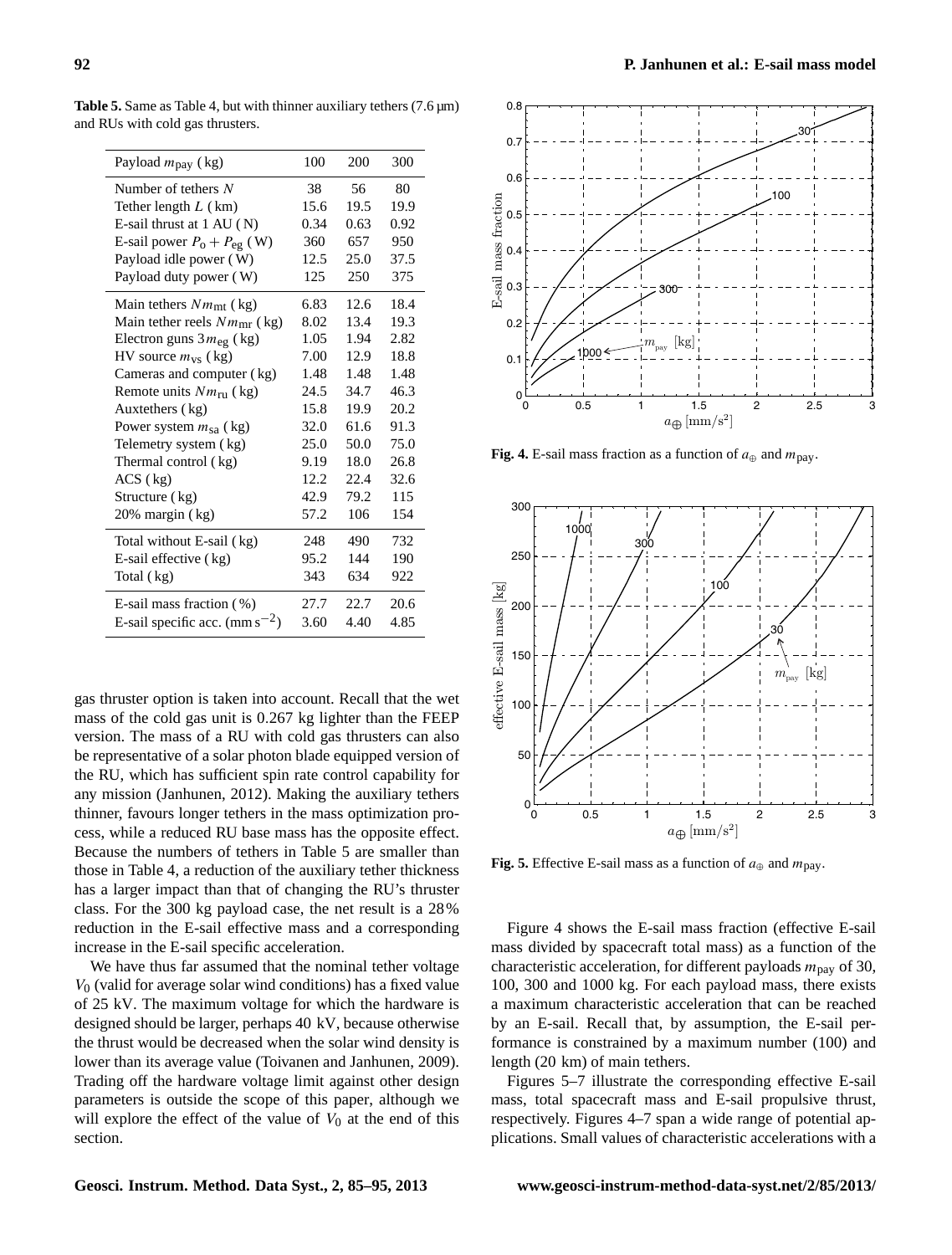

<span id="page-8-2"></span>**Fig. 6.** Spacecraft total mass as a function of  $a_{\oplus}$  and  $m_{\text{pay}}$ .



<span id="page-8-0"></span>**Fig. 7.** E-sail thrust at 1 AU as a function of  $a_{\oplus}$  and  $m_{\text{pay}}$ .

30 kg payload correspond to a small, first-generation E-sail, perhaps suitable for the near-term applications. The upper limits of the level curve with  $m_{\text{pay}} = 30$  kg correspond, instead, to a high-performance E-sail for an advanced mission scenario as, for instance, a flyby with outer planets or a Solar System escape. On the other side, the low  $a_{\oplus}$  end of the level curve with  $m_{\text{pay}} = 1000 \text{ kg}$  represents a case where a 2.5 t spacecraft is moved at  $0.1 \text{ mm s}^{-2}$  characteristic acceleration  $(3 \text{ km s}^{-1}$  of  $\Delta v$  per year) by a moderate size 34-tether Esail weighing 110 kg (Table [2\)](#page-5-1). The latter case is consistent, for example, with an advanced exploration mission towards near-Earth asteroids, which involves an in situ resource utilization and transportation (see [Lewis,](#page-9-15) [1996;](#page-9-15) [Gerlach,](#page-9-16) [2005\)](#page-9-16).



2000

250

3000

 $1520225$ 

<span id="page-8-1"></span>

<span id="page-8-3"></span>**Fig. 9.** E-sail thrust at 1 AU as a function of  $a_{\oplus}$  and  $m_{\text{pav}}$ , for three values of  $V_0$ : 15, 20 and 25 kV.

#### **3.1 Dependence on employed voltage**

The high voltage  $V_0$  employed at normal solar wind conditions was thus far fixed at 25 kV. We now briefly explore what happens if this value is altered. Figure [8](#page-8-1) is similar to Fig. [6,](#page-8-2) but it shows the total mass of the spacecraft not only as a function of the characteristic acceleration  $a_{\oplus}$  and payload mass  $m_{\text{pay}}$ , but also for three different values of  $V_0$ , namely 15, 20 and 25 kV. It is seen that lowering the voltage from 25 kV has only a minor effect on the spacecraft total mass in each case. The main effect shown in Fig. [8](#page-8-1) is that the curves with lower  $V_0$  end earlier. The reason is that the highest achievable characteristic acceleration depends on  $V_0$ because the thrust per unit tether length depends on it and, by

 $=30$  kg  $=100 \text{ k}$  $=300$  kg  $=1000$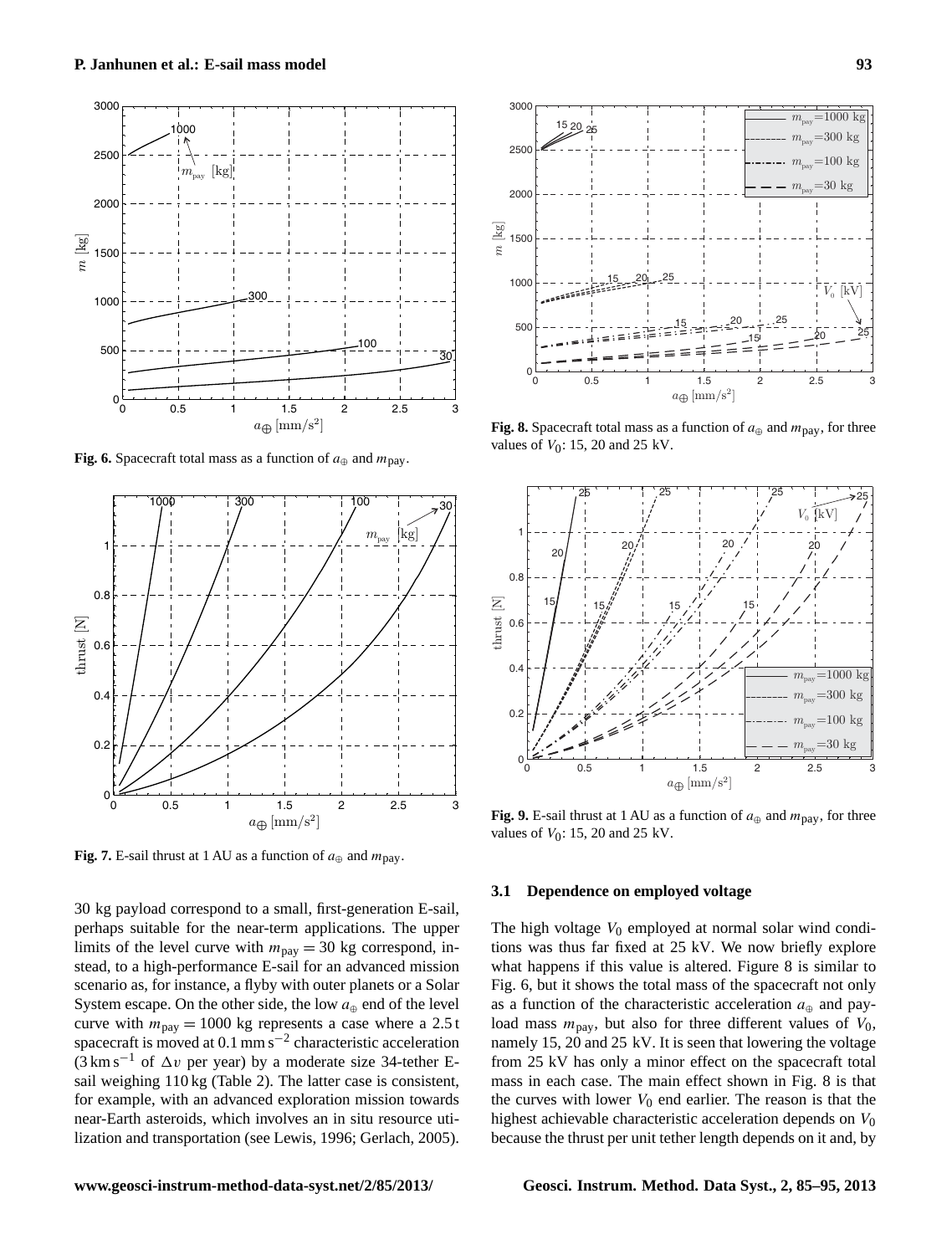assumption, the maximum tether length is limited to 20 km while the maximum number of tethers is 100.

Figure [9](#page-8-3) is a generalization of Fig. [7](#page-8-0) showing the thrust as a function of  $a_{\oplus}$ ,  $m_{\text{pay}}$  and  $V_0$ . Again, the effect of varying  $V_0$ is not too significant except that the curves for lower  $V_0$  end earlier because of the assumed total tether length limitation.

## **4 Conclusions**

A detailed mathematical model has been developed for mass budget analysis and performance evaluation of an E-sail spacecraft. Our aim was to estimate the component masses as realistically as possible with current or near-term technology while including a conservative 20 % overall mass margin.

Accurate mass estimates of a propulsion system are difficult to obtain, because the thruster design has usually indirect effects on other spacecraft subsystems as, for instance, the thermal and the attitude control systems. In this paper we have estimated the effective E-sail mass by evaluating the mass difference between the actual and a virtual spacecraft. The latter has the same functional components and satisfies the same environmental requirements of the former, but lacks propulsive capabilities. In that way, the indirect mass contributions are included in the estimation.

Numerical results show that the E-sail propulsion system, once qualified for flight, could be an interesting option for a wide class of deep space missions that include payloads in the range 30–1000 kg, and require a characteristic acceleration up to about  $3 \text{ m s}^{-2}$ . Moreover, as is shown in Table [5,](#page-7-0) some rather straightforward near-term component level improvements have the potential of reducing the effective E-sail mass further (28 % in the specific case) with a consequent improvement in mission performance. Future work will concentrate on prototyping and testing the E-sail subsystem as well as measuring the E-sail performance on a small scale in the real environment, that is, within the solar wind.

*Acknowledgements.* This research was financed within the European Community's Seventh Framework Programme ([FP7/2007- 2013]) under grant agreement number 262733 and the Academy of Finland grant decision 250591.

Edited by: H. Svedhem

### **References**

<span id="page-9-16"></span>Gerlach, C. L.: Profitably exploiting near-Earth object resources, International Space Development Conference, Washington DC, 2005, available at: [http://abundantplanet.org/files/](http://abundantplanet.org/files/Space-Ast-Profitably-Exploiting-NEO- Gerlach-2005.pdf) [Space-Ast-Profitably-Exploiting-NEO-Gerlach-2005.pdf](http://abundantplanet.org/files/Space-Ast-Profitably-Exploiting-NEO- Gerlach-2005.pdf) (last access: 14 March 2012), 2005.

- <span id="page-9-4"></span>Hoyt, R. and Forward, R.: Alternate interconnection hoytether failure resistant multiline tether, US Pat. 6286788, filed: 8 September, 2000.
- <span id="page-9-0"></span>Janhunen, P.: Electric sail for producing spacecraft propulsion, US Pat. 7641151, accepted 2010, filed: 2 March, 2006.
- <span id="page-9-1"></span>Janhunen, P.: Increased electric sail thrust through removal of trapped shielding electrons by orbit chaotisation due to spacecraft body, Ann. Geophys., 27, 3089–3100, [doi:10.5194/angeo-](http://dx.doi.org/10.5194/angeo-27-3089-2009)[27-3089-2009,](http://dx.doi.org/10.5194/angeo-27-3089-2009) 2009.
- <span id="page-9-14"></span>Janhunen, P.: Photonic spin control for solar wind electric sail, Acta Astronautica, 83, 85–90, 2013.
- <span id="page-9-2"></span>Janhunen, P., Toivanen, P. K., Polkko, J., Merikallio, S., Salminen, P., Haeggstrom, E., Seppänen, H., Kurppa, R., Ukkonen, J., Kiprich, S., Thornell, G., Kratz, H., Richter, L., Krömer, O., Rosta, R., Noorma, M., Envall, J., Latt, S., Mengali, G., Quarta, ¨ A. A., Koivisto, H., Tarvainen, O., Kalvas, T., Kauppinen, J., Nuottajärvi, A., and Obraztsov, A.: Electric solar wind sail: Towards test missions, Rev. Sci. Instrum., 81, 111301-1–111301- 11, [doi:10.1063/1.3514548,](http://dx.doi.org/10.1063/1.3514548) 2010.
- <span id="page-9-5"></span>Kurppa, R., Ukkonen, J., Kiprich, S., Seppänen, H., Janhunen, P., and Haeggström, E.: Method for electric solar wind sail tether production, European Planetary Science Congress, Paper EPSC 2010-294, Rome, Italy, 19–24 September, 2010.
- <span id="page-9-7"></span>Larson, W. J. and Wertz, J. R.: Space mission analysis and design, 3rd Edn., Kluwer, ISBN:1-881-88310-8, 1999.
- <span id="page-9-15"></span>Lewis, J. S.: Mining the sky: Untold riches from the asteroid, comets, and planets, Addison-Wesley, ISBN:0-201-32819-4, 1996.
- <span id="page-9-12"></span>Marcuccio, S., Giusti, N., and Pergola, P.: Development of a miniaturized electric propulsion system for the E-sail project, 62nd International Astronautical Congress, Paper IAC-11.B4.6A.3, 2011.
- <span id="page-9-3"></span>McInnes, C. R.: Solar sailing: Technology, dynamics and mission applications, 46–54, Springer-Verlag, ISBN:3-540-21062-8, 1999.
- <span id="page-9-6"></span>Mengali, G., Quarta, A. A., and Janhunen, P.: Electric sail performance analysis, J. Spacecraft Rockets, 45, 122–129, [doi:10.2514/1.31769,](http://dx.doi.org/10.2514/1.31769) 2008.
- <span id="page-9-11"></span>Näsilä, A., Hakkarainen, A., Kestilä, A., Nordling, K., Modrzewski, R., Praks, J., Hallikainen, M., Saari, H., Antila, J., Mannila, R., Janhunen, P., and Vainio, R.: Aalto-1 – a hyperspectral Earth observing nanosatellite, SPIE Remote Sensing, Prague, Czech Republic, 19–22 September 2011, [doi:10.1117/12.898125,](http://dx.doi.org/10.1117/12.898125) 2011.
- <span id="page-9-8"></span>Nemzek, R. J. and Winckler, J. R.: Electron beam sounding rocket experiments for probing the distant magnetosphere, Phys. Rev. Lett., 67, 987–990, [doi:10.1103/PhysRevLett.67.987,](http://dx.doi.org/10.1103/PhysRevLett.67.987) 1991.
- <span id="page-9-9"></span>Pajusalu, M., Rantsus, R., Pelakauskas, M., Leitu, A., Ilbis, E., Kalde, J., Lillmaa, H., Reinumägi, R., Voormansik, K., Zālite, K., Allik, V., Noorma, M., and Lätt, S.: Design of the electric power system for the ESTCube-1 satellite, Latv. J. Phys. Tech. Sci., 3, 16–24, [doi:10.2478/v10047-012-0014-4,](http://dx.doi.org/10.2478/v10047-012-0014-4) 2012.
- <span id="page-9-13"></span>Pappa, R. S., Blandino, J. R., Caldwell, D. W., Carroll, J. A., Jenkins, C. H. M., and Pollock, T. C.: Optical diagnostic system for solar sails: Phase 1 final report, NASA/TM-2004-213511, 2004.
- <span id="page-9-10"></span>Praks, J., Kestila, A., Hallikainen, M., Saari, H., Antila, J., Jan- ¨ hunen, P., and Vainio, R.: Aalto-1 – an experimental nanosatellite for hyperspectral remote sensing, Geoscience and Remote Sensing Symposium (IGARSS), IEEE International, Vancouver, Canada, 25–29 July 2011, [doi:10.1109/IGARSS.2011.6050199,](http://dx.doi.org/10.1109/IGARSS.2011.6050199)